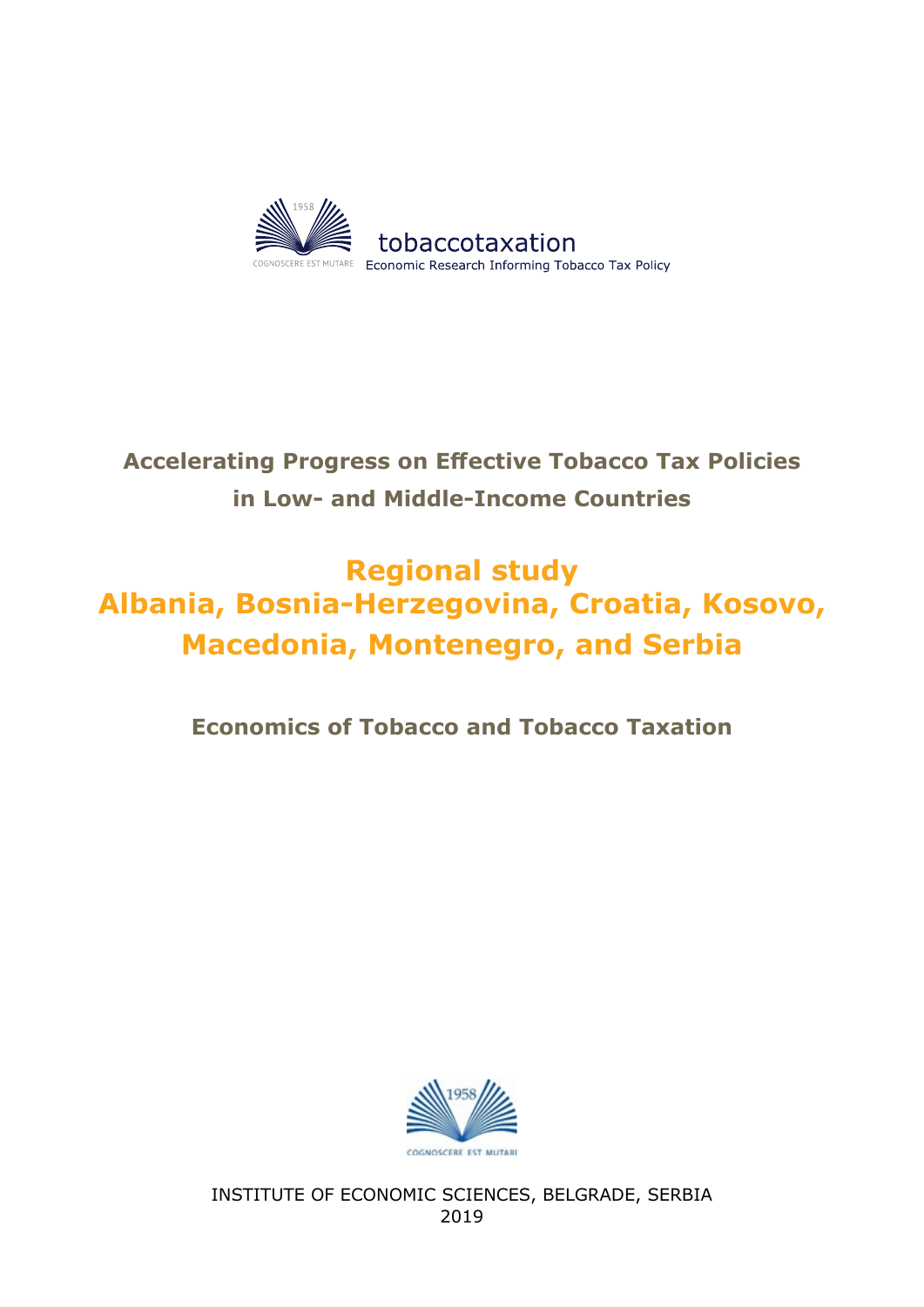

# **Contents**

| 1. Executive summary                       | 3  |
|--------------------------------------------|----|
| 2. Introduction                            | 4  |
| 3. The tobacco market                      | 5  |
| 3.1. Supply of tobacco products            | 5  |
| 3.1.1. Tobacco farming                     | 5  |
| 3.1.2. Manufacturing of tobacco products   | 7  |
| 3.2 Demand for tobacco products            | 9  |
| 4. Tobacco taxation and pricing            | 10 |
| 5. The elasticity of tobacco products      | 14 |
| <b>6. Key findings and recommendations</b> | 16 |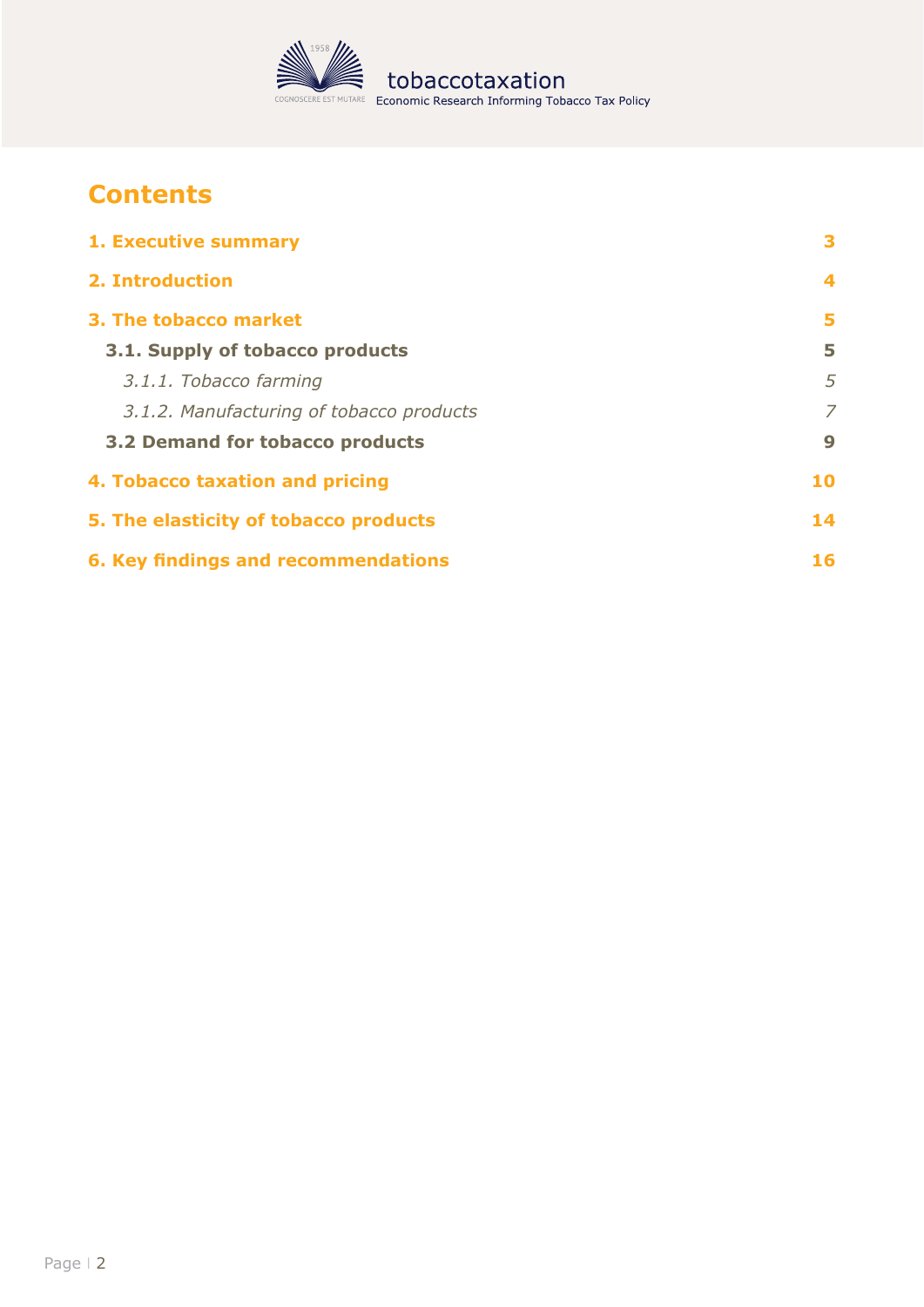# <span id="page-2-0"></span>**1. Executive summary**

Consumption of tobacco products imposes a significant economic and health burden on a society. Research evidence collected around the world shows that effective tobacco taxation systems can reduce the negative effects of tobacco consumption, decrease prevalence rates, and increase government revenues.<sup>1</sup> The evidence from low- and middle-income countries confirms these same outcomes.

A recent project<sup>2</sup> in Southeast Europe (SEE) confirmed the same findings. That research was undertaken in seven middle-income SEE countries with a total population of 22 million inhabitants: Albania, Bosnia and Herzegovina (B&H), Croatia, Macedonia, Montenegro, Serbia, and Kosovo. It was conducted in 2018 following the same research methodology, thereby providing a unique source of comparable data for seven SEE countries related to the tobacco products' market, taxation system, tax structure, as well as pricing and its impact on demand and income elasticity of tobacco products.

The research confirmed a negative price elasticity of demand for cigarettes in all the countries. Price and income elasticity were estimated by two different econometric methods: a timeseries analysis and an analysis of the household expenditure survey (HES) data. The results are in line with the estimated elasticities in other low- and middle-income countries, ranging from -0.44 to -0.83, based on the timeseries data, and from -0.29 to -1.07 based on the HES data. The estimated income elasticity ranges from 0.24 to 0.91. These results show that a 10% increase in tobacco prices would reduce consumption by between 2.9 and 10.1%. Thus, even higher tobacco prices through increased tobacco excises can have a significant impact on reducing tobacco products consumption. Moreover, tax and price increases should be significant enough to reduce the affordability of tobacco products to limit the impact of increasing income.

Descriptive data show that, with respect to the tobacco market, tobacco manufacturers are strongly influential only in Serbia. In Kosovo and Albania the manufacturers have no significant presence, while importers and the wholesalers heavily impact the market. Tobacco farming in the region has a negative trend, especially in Macedonia which is the largest tobacco producer in the region. Major international companies are increasing their market share as privatization of former state-owned manufacturing companies has finalized.

Tobacco taxes have been levied in all seven countries as a control tool to increase the retail price of tobacco products and to reduce tobacco product consumption. Five of the countries apply a mixed excise system for cigarettes while Albania and Kosovo levy only a specific excise. In 2017, the ad valorem excise tax rate ranged from 9% in Macedonia to 42% in B&H, while the specific excise ranged from €29.5 in Serbia to €46.4 in Albania per 1000 cigarettes. The VAT is levied on tobacco products in all seven countries. The weighted average retail price of cigarettes in 2017 ranged from €1.34 in Macedonia to €3.22 in Croatia. Tobacco tax revenues have been continuously nominally increasing in all seven countries. Except in Croatia, the prevalence has been decreasing over time according to WHO data in the whole region. However, the tobacco excise tax revenues have a continuous increasing trend in all countries.

<sup>1</sup> National Cancer Institute and WHO (2017), NCI Tobacco Control Monograph Series 21 - The Economics of Tobacco and Tobacco Control

<sup>&</sup>lt;sup>2</sup> Accelerating Progress on Effective Tobacco Tax Policies in Low- and Middle-Income Countries <sup>-</sup> Southeastern Europe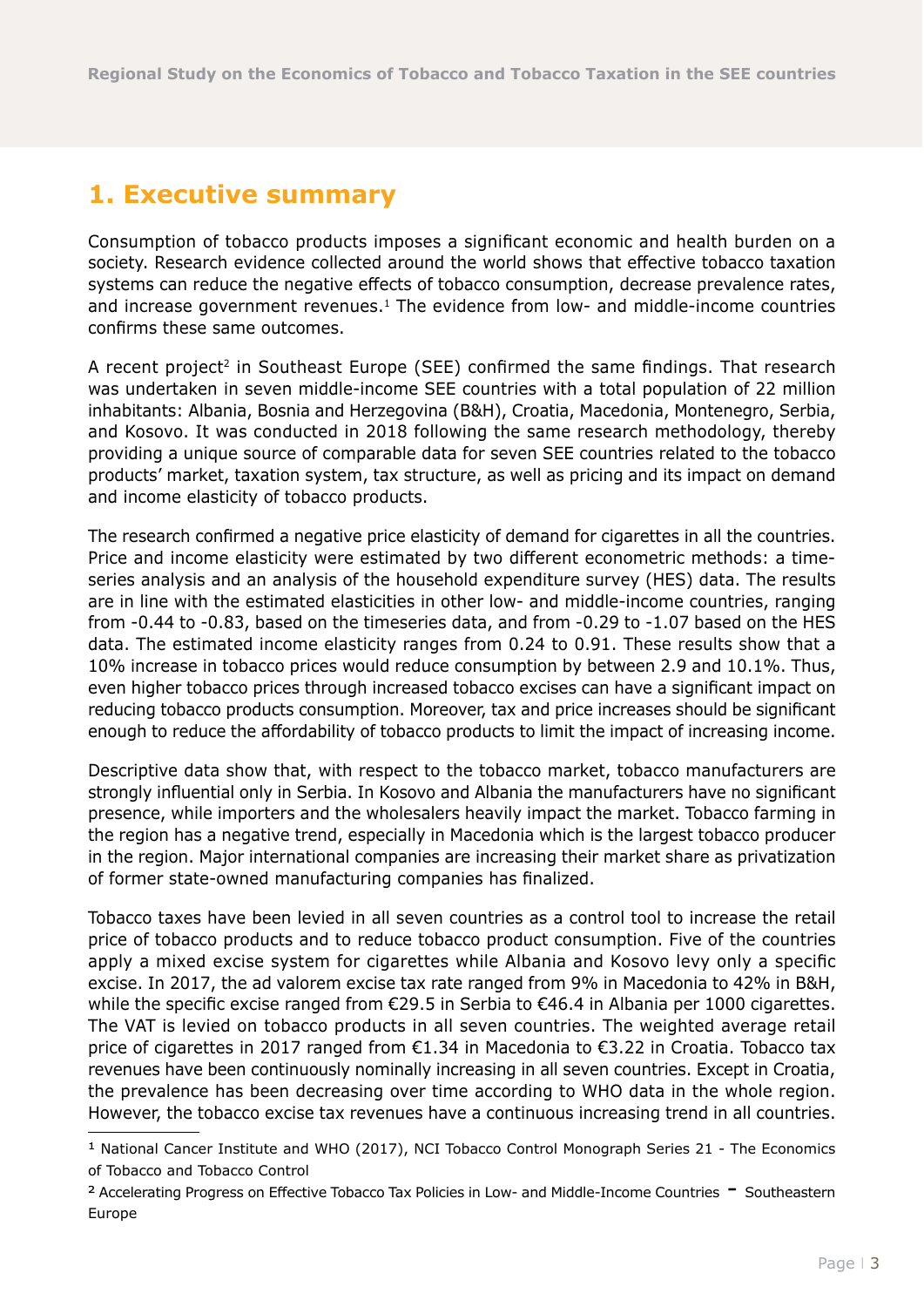

# <span id="page-3-0"></span>**2. Introduction**

This report focuses on tobacco markets, tobacco tax systems, tax structure, pricing of tobacco products, and elasticity estimation in seven countries of the SEE region. Although all countries except Albania have a common historical heritage, as they used to be part of the former Yugoslavia, the socio-economic indicators differ between countries to a large extent [\(Table 1\)](#page-3-1). Serbia occupies the largest land area and has the largest population, while Croatia has the strongest economy and has been a member of the European Union (EU) since 2013. All other countries in the region are fully committed to EU accession. Serbia and Montenegro are in the process of negotiation, Albania and Macedonia are the official candidates, while B&H and Kosovo are potential candidates.

The CEFTA trade agreement has been in force in the region since 2007, enabling trade flow without customs and other fees between Albania, B&H, Macedonia, Moldova, Montenegro, Serbia, and Kosovo.

|                                                   | <b>ALB</b> | <b>B&amp;H</b> | <b>CRO</b> | <b>KS</b> | <b>MCD</b> | <b>MNE</b> | <b>SER</b> |  |
|---------------------------------------------------|------------|----------------|------------|-----------|------------|------------|------------|--|
| <b>General info</b>                               |            |                |            |           |            |            |            |  |
| <b>Population</b>                                 | 2,870,324  | 3,502,107      | 4,125,000  | 1,798,506 | 2,100,000  | 620,029    | 7,020,858  |  |
| Surface area (sq. km)                             | 28,748     | 51,209         | 56,594     | 10,905    | 25,713     | 13,812     | 88,361     |  |
| Capital city                                      | Tirana     | Sarajevo       | Zagreb     | Pristina  | Skopje     | Podgorica  | Belgrade   |  |
| <b>Macroeconomic indicators</b>                   |            |                |            |           |            |            |            |  |
| GDP (2017 in millions<br>EUR)                     | 11,576     | 16,019         | 44,114     | 6,282     | 10,066     | 4,237      | 36,795     |  |
| GDP per capita, (2017 in<br>EUR)                  | 4,000      | 4,568          | 11,880     | 3,356     | 4,853      | 6,833      | 5,226      |  |
| GDP real growth, (2017<br>in %)                   | 3.6        | 4.6            | 2.8        | 3.7       | 0          | 4.3        | 1.9        |  |
| <b>Inflation (2017 in %)</b>                      | 2.2        | 1.6            | 1.1        | 1.5       | 1.4        | 1.9        | 3.0        |  |
| Unemployment according<br>to LFS (2017 in %)      | 12.4       | 19.4           | 11.2       | 30.5      | 22.4       | 16.1       | 13.5       |  |
| Net wages (2017 in EUR)                           | 368        | 450            | 1,080      | 452       | 394        | 510        | 395        |  |
| <b>Employment level,</b><br>average (2017 in 000) | 1,096      | 1,253          | 1,407      | 157       | 741        | 229.3      | 1,896      |  |

<span id="page-3-1"></span>*Table 1 General info*

*Source: National statistics agencies*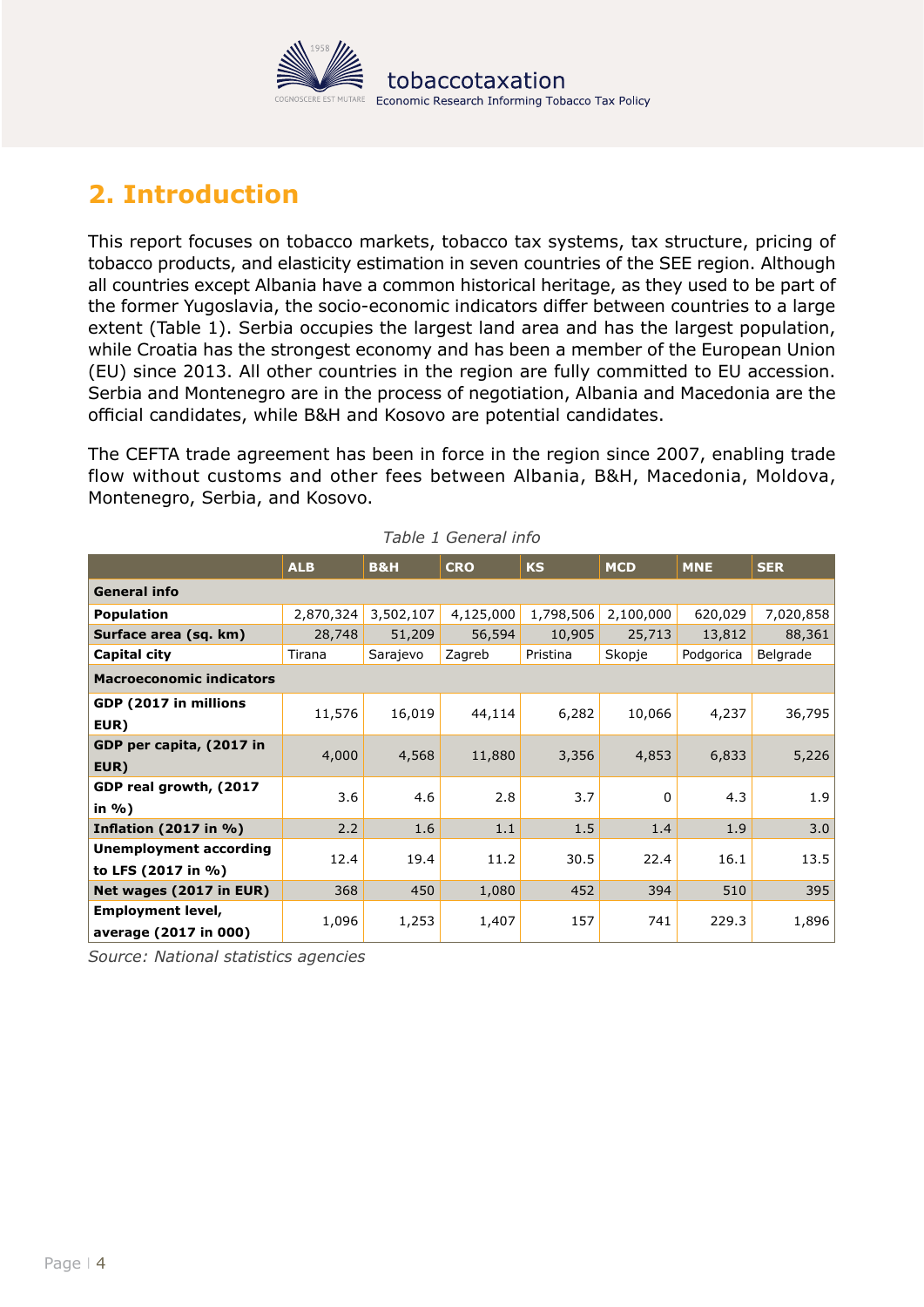# <span id="page-4-0"></span>**3. The tobacco market**

The tobacco market and tobacco farming are highly regulated in all seven countries in the region, but the influence of different actors on the tobacco market depends on local circumstances. The market value chain consists of the following groups of actors:

- Tobacco farmers
- Tobacco processors
- Tobacco manufacturers
- Wholesalers
- Retailers of tobacco products
- Importers/exporters of tobacco, processed tobacco, and/or tobacco products

In Macedonia there has been a significant presence of tobacco farming, processing and to a certain extent, manufacturing. In Serbia manufacturing of cigarettes and exports of tobacco products have been gaining significance. On the other hand, in countries like Albania, tobacco manufacturing companies do not have a significant presence; the main actors are importers.

### **3.1. Supply of tobacco products**

#### *3.1.1. Tobacco farming*

Tobacco is not traditionally grown widely in the region. The only exception is Macedonia, which has a long history and tradition of cultivating and exporting raw tobacco (particularly the Oriental type). Macedonia is among the major Oriental tobacco producing countries in the world, accounting for about 3% of world production. However, while the area under tobacco cultivation occupies  $3.4%$  of the total arable land in the country, $3$  tobacco farming has a rather small share in total agricultural production and has been declining.

Official statistics show that tobacco farming in Albania represents only a small fraction of agriculture, with just 0.1% of arable land under tobacco cultivation. Tobacco in B&H has been losing its importance for agricultural producers, as the harvested tobacco area has decreased by over 60% since 2000. In Croatia, tobacco cultivation has been at the same level (around 12,000 acres) since 2005, but is expected to decrease as a result of the announced abolition of tobacco production subsidies. Similarly, Montenegro has been recording a significant reduction in tobacco growing due to the increased share of imported cigarettes and the dominance of new cigarette brands using types of tobacco not grown in Montenegro. In Serbia, tobacco farming has a marginal share in agriculture and tobacco production has been declining since 2000.

<sup>3</sup> Cooperation Centre for Scientific Research Relative to Tobacco – Tobacco production in Macedonia, 2016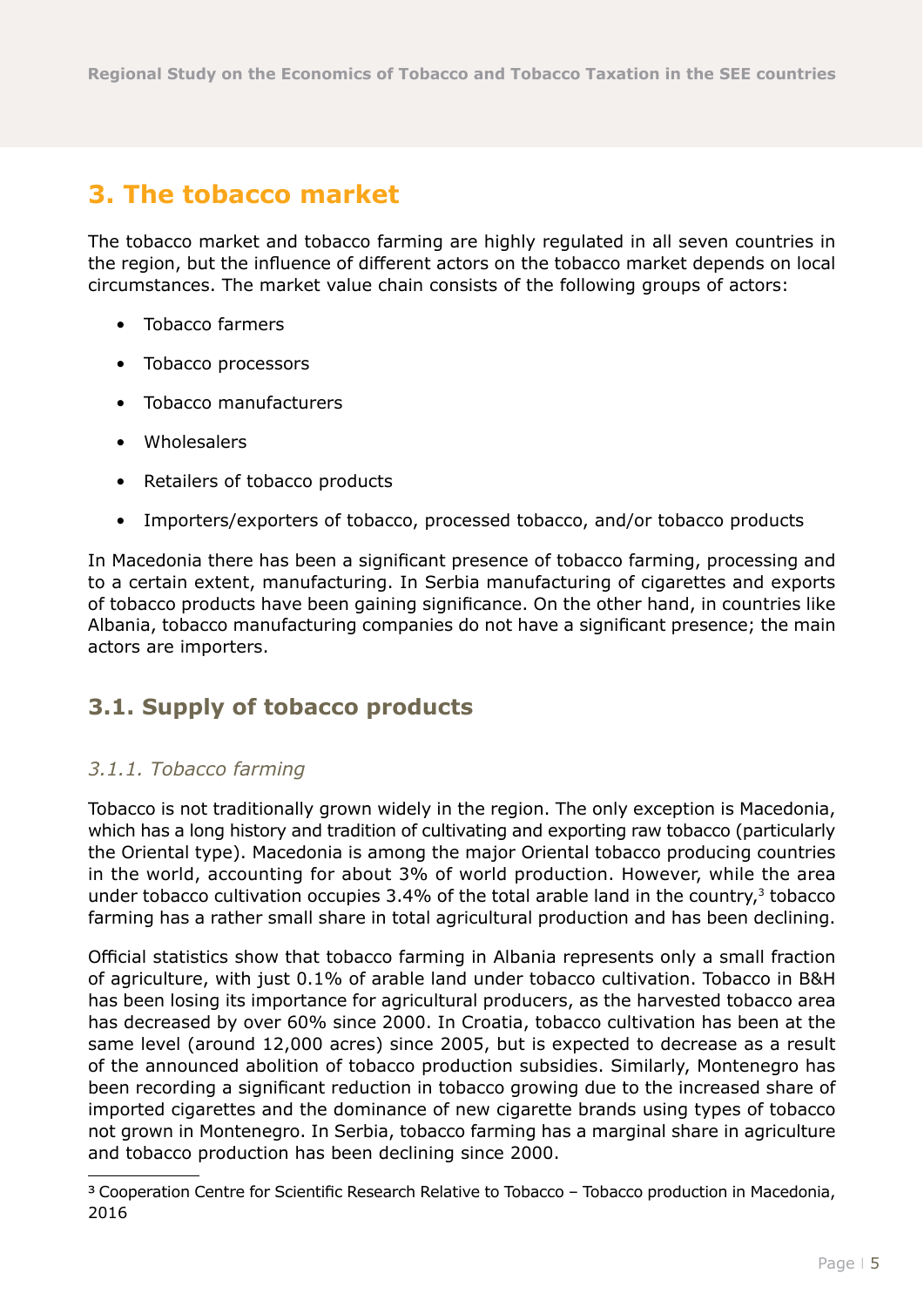

One of the key characteristics of all countries in the region is that production comes from small family farms. However, over the years the number of farms has been decreasing across the region, with the size of farms showing a slight increase.

Table 2 shows trends in tobacco farming in the period 2010-2017 in seven countries in the SEE region. While major decreases in raw tobacco farming occurred during the period from 2000-2010, which is not presented, Table 2 still reflects the decreasing trend in most countries of the region.

|                   |   | 2010   | 2011   | 2012   | 2013   | 2014   | 2015   | 2016   | 2017   |
|-------------------|---|--------|--------|--------|--------|--------|--------|--------|--------|
| <b>Albania</b>    | Н | n/a    | n/a    | 1,327  | 1,658  | 1,482  | 1,245  | 1,089  | 865    |
|                   | Y | 2,700  | 1,900  | 2,000  | 2,800  | 3,000  | 22,000 | 1,800  | 1,357  |
|                   | н | 1,461  | 1,456  | 1,545  | 1,507  | 1,547  | 1,696  | 1,465  | 1,496  |
| <b>B&amp;H</b>    | Υ | 1,854  | 1,835  | 1,494  | 1,812  | 1,739  | 2,196  | 2,315  | 1,760  |
|                   | н | 4,121  | 5,908  | 5,961  | 5,174  | 5,198  | 4,754  | 4,415  | n/a    |
| <b>Croatia</b>    | Y | 8,491  | 10,643 | 11,787 | 9,834  | 9,164  | 10,132 | 8,977  | n/a    |
|                   | H | n/a    | n/a    | n/a    | n/a    | 8      | n/a    | n/a    | n/a    |
| <b>Kosovo</b>     | Y | n/a    | n/a    | n/a    | n/a    | n/a    | n/a    | n/a    | n/a    |
|                   | н | 20,300 | 19,693 | 19,656 | 19,178 | 17,757 | 16,128 | 16,379 | 14,415 |
| <b>Macedonia</b>  | Y | 30,280 | 26,537 | 27,333 | 27,859 | 27,578 | 24,237 | 25,443 | 22,885 |
| <b>Montenegro</b> | H | 125    | 125    | 44     | 49     | 36     | 32     | 34     | 26     |
|                   | Y | 270    | 258    | 106    | 108    | 70     | 52     | 123    | n/a    |
| <b>Serbia</b>     | H | 4,691  | 5,139  | 5,050  | 4,939  | 4,899  | 5,012  | 5,256  | 5,069  |
|                   | Y | 8,402  | 8,192  | 6,842  | 7,977  | 9,341  | 8,776  | 7,810  | 7,173  |

*Table 2 Tobacco farming*

*Note: H stands for harvested area under tobacco (in hectares);* 

*Y stands for total tobacco yield (tons)*

\* Data on raw tobacco yield for the period after 2012 are estimates obtained by applying chain index of tobacco sales and purchase in respected years, using available official data (time series available from 1992).

Trends in the volume of foreign trade of tobacco in the SEE region depend on the country. While the volume of imports has been increasing in Serbia, Macedonia, and Croatia, in other countries it has been declining. The volume of exports has significantly reduced in Croatia, while in other countries there has been no significant change since 2010 [\(Table 3\)](#page-6-1).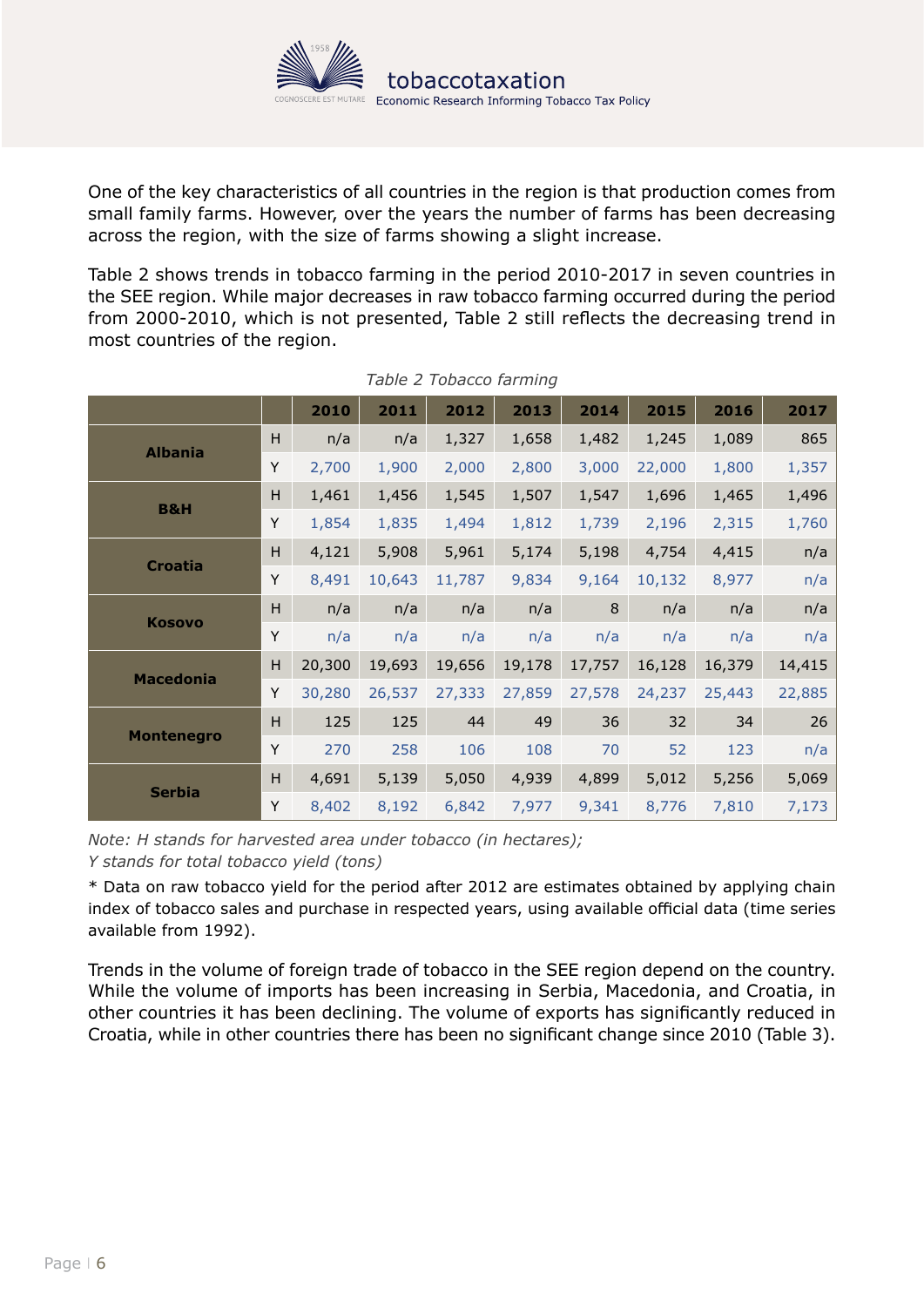<span id="page-6-0"></span>

|                    |              | 2010     | 2011     | 2012     | 2013     | 2014     | 2015        | 2016     | 2017      |
|--------------------|--------------|----------|----------|----------|----------|----------|-------------|----------|-----------|
|                    | $\mathbf I$  | 4,540    | 3,277    | 3,688    | 3,802    | 3,097    | 2,548       | 2,997    | 3,203     |
| <b>Albania</b>     | E            | 1,077    | 928      | 1,127    | 1,206    | 1,659    | 1,288       | 1,537    | 290       |
| <b>Bosnia-</b>     | $\bf{I}$     | 6,481    | 6,274    | 5,762.6  | 4,563.4  | 4,341.1  | 4,193.8     | 4,393.2  | 3,919.3   |
| <b>Herzegovina</b> | Е            | n/a      | n/a      | 729.3    | 1,139.6  | 1,052.6  | 1,415.2     | 1,520.8  | 1,092.3   |
|                    | L            | 6,768.2  | 5,574.1  | 7,407.6  | 6,645.2  | 4,841.4  | 6,014.9     | 5,967.2  | 8,942.2*  |
| <b>Croatia</b>     | E.           | 17,506.2 | 10,376.6 | 11,593.6 | 11,463.4 | 11,869.3 | 10,452.4    | 12,348.1 | 11,667.9* |
|                    | $\bf{I}$     | 3,084.9  | 3,343.1  | 3,177.5  | 3,129.5  | 2,928.3  | 2,814.3     | 2,983.7  | 2,776.6   |
| <b>Kosovo</b>      | E            | 32.9     | n/a      | 21.1     | 26.8     | $\Omega$ | $\mathbf 0$ | $\Omega$ | $\Omega$  |
|                    | $\mathbf{I}$ | 3,108    | 2,907    | 3,836    | 3,665    | 1,867    | 2,717       | 5,806    | $3,108*$  |
| <b>Macedonia</b>   | E            | 16,587   | 21,650   | 22,538   | 25,465   | 23,664   | 22,549      | 27,055   | 16,587*   |
|                    | $\mathbf{I}$ | 248.2    | 165.9    | 260.5    | 794.8    | 840.4    | 982.1       | 599.9    | 74.5      |
| <b>Montenegro</b>  | E            | 24.4     | 26.4     | 17.9     | 31.1     | 43.7     | 95.0        | 211.2    | 138.4     |
|                    | $\mathbf{I}$ | 10,935.4 | 8,908.4  | 9,500.5  | 8,961.2  | 7,327.9  | 12,925.7    | 22,155.9 | 24,885.8  |
| <b>Serbia</b>      | E            | 6,597.4  | 5,494.4  | 8,039.7  | 6,471.2  | 6,441.6  | 5,991.1     | 6,894.7  | 7,822     |

<span id="page-6-1"></span>*Table 3 Export and import of tobacco (in tons)*

Source: Accelerating Progress on Effective Tobacco Tax Policies in Low- and Middle-Income Countries - *National Studies for individual countries*, [http://tobaccotaxation.org/uncategorized/](http://tobaccotaxation.org/uncategorized/research/) [research/](http://tobaccotaxation.org/uncategorized/research/)

Note: I stands for imports; E stands for exports

\* Available data refer to nine months (January – September 2017)

#### *3.1.2. Manufacturing of tobacco products*

A different set of factors shaped the trends in tobacco products manufacturing in the SEE region after 2000. Major domestic tobacco manufacturers were privatized, while international tobacco companies entered the market.

Albania is the only country in the region that does not have a manufacturing industry. In B&H*,* there is one active factory, and the manufacturing of tobacco products has recorded a significant decrease. Croatia has had a decreasing level of production of tobacco products, despite its largest manufacturing company, Tvornica duhana Rovinj (TDR), being acquired by British American Tobacco (BAT) in 2015. Kosovo has one factory owned by Premium Tobacco Group with no precise data being available on manufacturing volumes. In Macedonia*,* local companies were also acquired by leading multinationals which resulted in an increase in imports of cigarettes and a reduced level of local manufacturing. Similarly, the industry in Montenegro is undergoing privatization of state-owned companies, resulting in reduced production after 2013. On the other hand, in Serbia the multinational tobacco companies have been dominating the market since 2004 and have been recording a significant increase in manufacturing [\(Figure 1\)](#page-7-0).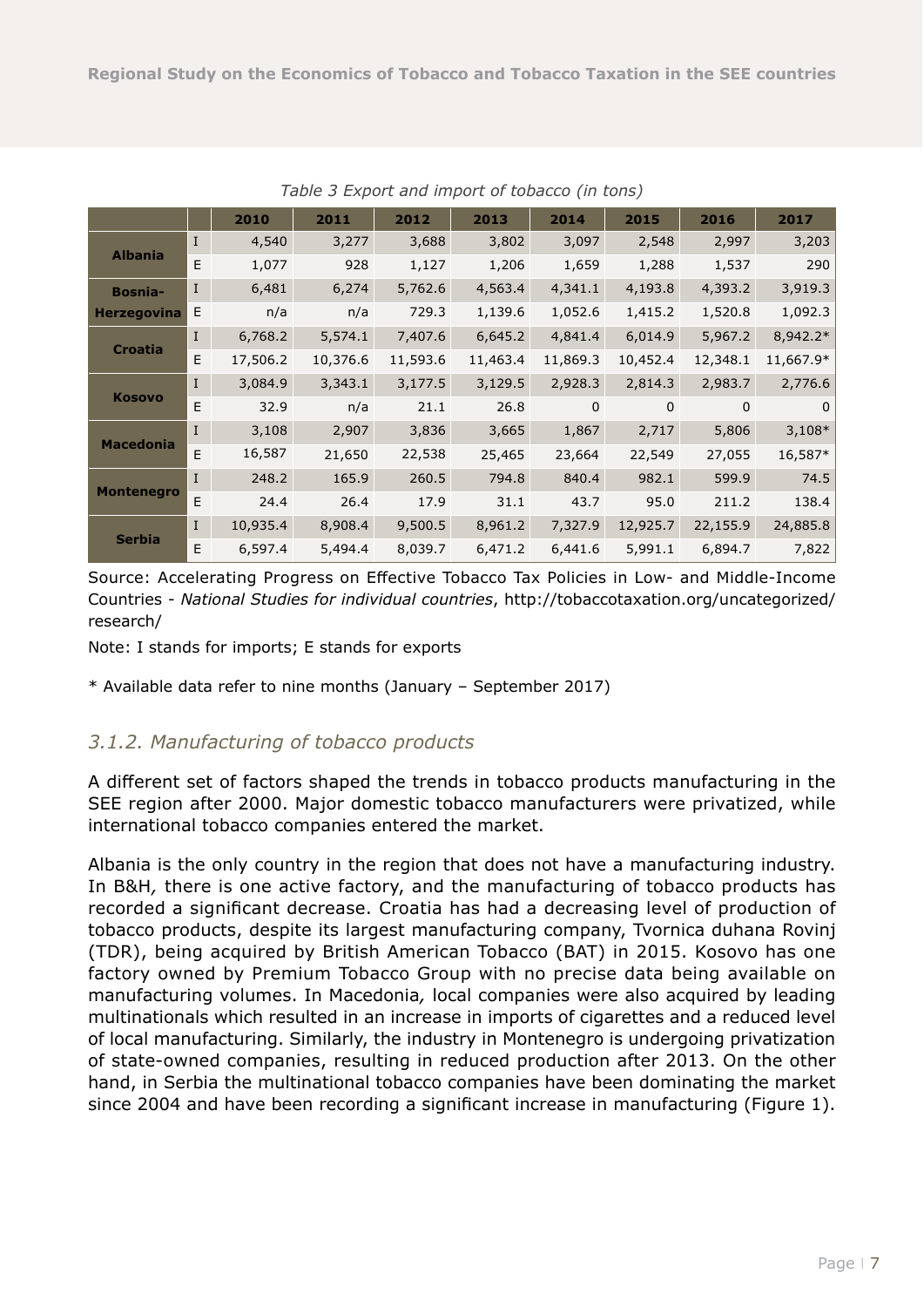



<span id="page-7-0"></span>*Figure 1 Total Annual Number of Cigarettes Produced (mil sticks)*

Source: Accelerating Progress on Effective Tobacco Tax Policies in Lowand Middle-Income Countries - *National Studies for individual countries*, <http://tobaccotaxation.org/uncategorized/research/> Note: No registered production in Albania and Kosovo

Large international tobacco companies have significantly expanded their production and sales in the SEE region. Locally-owned manufacturing companies have lost market share after multinationals entered the market and multinational brands replaced the domestic ones. [Table 4](#page-7-1) presents the major multinational companies in the region by country as manufacturers or importers/wholesalers.

|                  | <b>British</b><br><b>American</b><br><b>Tobacco</b><br>(including<br>TDR) | <b>Phillip Morris</b><br><b>International</b> | <b>Japan Tobacco</b><br><b>International</b> | <b>Imperial</b><br><b>Tobacco</b><br><b>Group</b> | Local |
|------------------|---------------------------------------------------------------------------|-----------------------------------------------|----------------------------------------------|---------------------------------------------------|-------|
| <b>Albania</b>   | X                                                                         | $\times$                                      |                                              |                                                   | X     |
| <b>B&amp;H</b>   | X                                                                         | X                                             | X                                            | X                                                 | X     |
| <b>Croatia</b>   | X                                                                         | $\times$                                      | X                                            | X                                                 |       |
| <b>Kosovo</b>    | X                                                                         | X                                             | X                                            |                                                   |       |
| <b>Macedonia</b> | X                                                                         | $\times$                                      | $\times$                                     | $\times$                                          | X     |
| Montenegro       |                                                                           |                                               |                                              |                                                   | X     |
| <b>Serbia</b>    | X                                                                         | X                                             | X                                            | X                                                 | X     |

<span id="page-7-1"></span>*Table 4 Companies present in the market as manufacturers or wholesalers* 

Source: Accelerating Progress on Effective Tobacco Tax Policies in Low- and Middle-Income Countries - *National Studies for individual countries*, [http://tobaccotaxation.org/uncategorized/](http://tobaccotaxation.org/uncategorized/research/) [research/](http://tobaccotaxation.org/uncategorized/research/)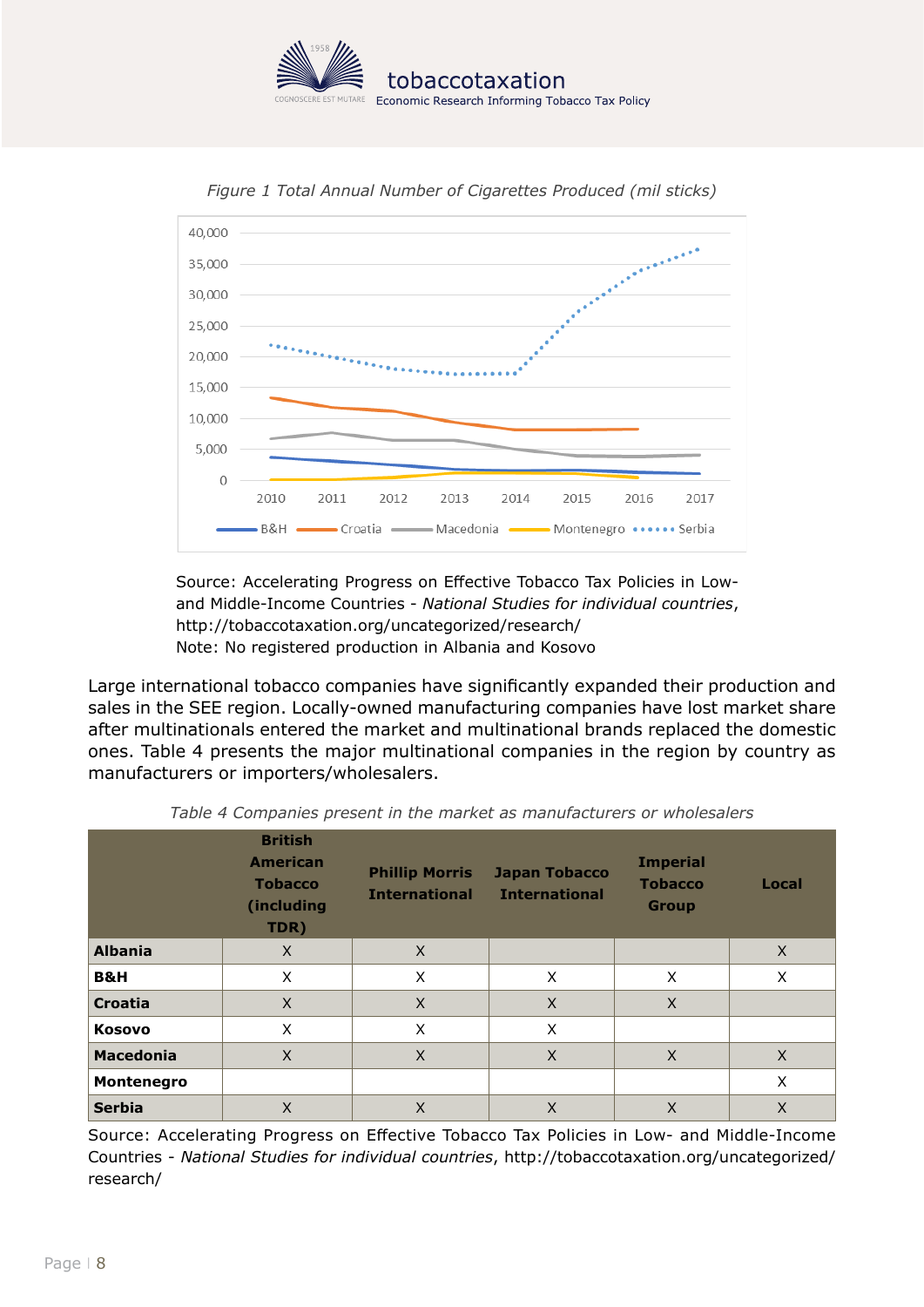#### <span id="page-8-0"></span>**3.2 Demand for tobacco products**

Tobacco consumption including cigarettes, smokeless tobacco, and cigars, varies by country within the SEE region. Smoking prevalence rates in the region vary significantly, ranging from 28.7% in Albania, to 45.9% in Montenegro in 2016.4 In all countries in the region (except Kosovo) more than one quarter of the total population are daily smokers. However, a decreasing trend in prevalence is evident in all countries except Croatia<sup>5</sup> (Figure 2).



*Figure 2 Smoking prevalence in the region6*

Source: World Bank, World Development Indicators (WDI) [\(http://](http://databank.worldbank.org/data/reports.aspx?source=2&series=SH.PRV.SMOK) [databank.worldbank.org/data/reports.aspx?source=2&series=SH.PRV.](http://databank.worldbank.org/data/reports.aspx?source=2&series=SH.PRV.SMOK) [SMOK](http://databank.worldbank.org/data/reports.aspx?source=2&series=SH.PRV.SMOK)), Accessed: 11/14/2018, for Albania, B&H, Croatia, Montenegro and Serbia. For Macedonia: calculations based on data from Institute for Public Health of Macedonia, WHO estimates and IMEX DATA dooel Skopje estimates. For Kosovo: Kosovo Agency of Statistics, data derived from the Household Budget Survey.

Note: Data provided by the World Bank are age-adjusted

5 World Bank data on prevalence in Croatia significantly differs from the Croatian official statistics data; that data records a decrease in prevalence.

<sup>4</sup> Except for Kosovo with 16%. However this number is calculated using different methodology

<sup>6</sup> Prevalence of smoking is the percentage of population age 15 and over who currently smoke any tobacco product on a daily or non-daily basis. It excludes smokeless tobacco use.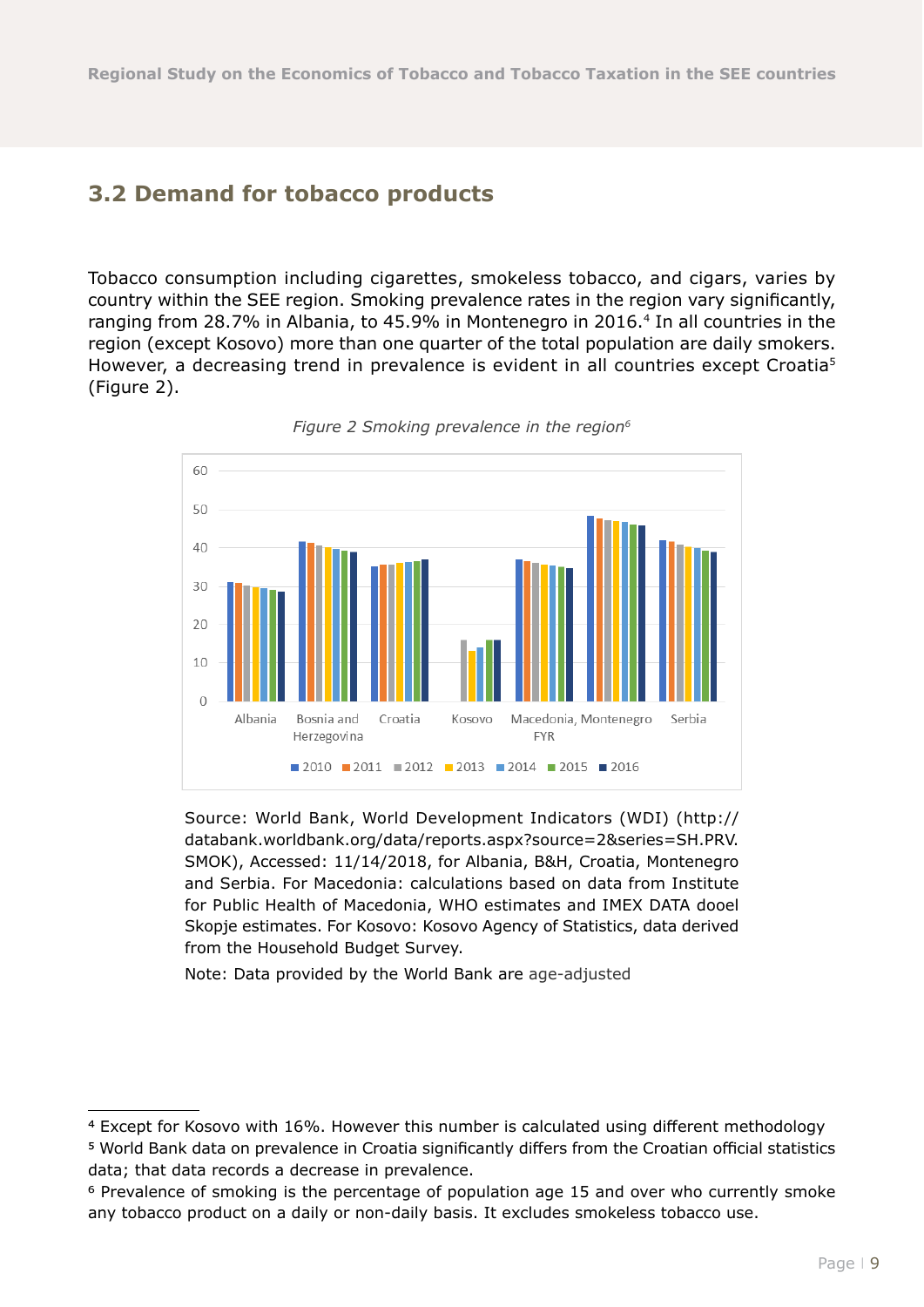

# <span id="page-9-0"></span>**4. Tobacco taxation and pricing**

All seven countries in the SEE region have the sovereign right to determine their tobacco taxation policies according to their geographical and economic structures and national public health and fiscal objectives. Tobacco tax systems can vary depending on circumstances and can come in the form of a single or a mixed excise tax system. In addition, value-added taxes (VAT) and import taxes/duties are imposed as well.

All tobacco products are subject to an excise duty in all countries. According to official data, cigarettes generate over 95% of total tobacco products consumption. Among the seven observed countries, Albania and Kosovo apply only a specific excise, while other countries apply a combined tobacco excise system (Table 5).

|                   | <b>Ad</b><br>valorem (% of<br>retail sales price) | Specific ( $E$ per<br><b>1000 sticks)</b> | VAT rate $(% )$ |  |
|-------------------|---------------------------------------------------|-------------------------------------------|-----------------|--|
| <b>Albania</b>    |                                                   | 46.4                                      | 20%             |  |
| <b>B&amp;H</b>    | 42%                                               | 34.5                                      | 17%             |  |
| <b>Croatia</b>    | 34%                                               | 41.0                                      | 25%             |  |
| <b>Kosovo</b>     |                                                   | 45.0                                      | 18%             |  |
| <b>Macedonia</b>  | 9%                                                | 33.5                                      | 18%             |  |
| <b>Montenegro</b> | 32%                                               | 30.0                                      | 19%             |  |
| <b>Serbia</b>     | 33%                                               | 29.5                                      | 20%             |  |

*Table 5 Excise tax structure by country, 2017* 

Source: Accelerating Progress on Effective Tobacco Tax Policies in Low- and Middle-Income Countries - *National Studies for individual countries*, [http://tobaccotaxation.org/uncategorized/](http://tobaccotaxation.org/uncategorized/research/) [research/](http://tobaccotaxation.org/uncategorized/research/)

In terms of the tax burden per pack, taking into account the rates in Table 6 and the weighted average price per country, in 2017 the specific excise per pack was the highest in Albania (€0.94) and in Kosovo (€0.90); the only excise tax levied in these two countries. They are followed by the other five countries in the region which apply a mixed excise tax system. Of these, Croatia had the largest specific excise per pack  $(€0.84)$ , followed by B&H  $(€0.69)$ , Macedonia  $(€0.67)$ , Montenegro  $(€0.60)$ , and Serbia  $(€0.59)$ . The ad valorem tax per pack is again the highest in Croatia  $(€1.1)$ , followed by B&H (€0.86), and Montenegro and Serbia (€0.67 each). Macedonian cigarette consumers pay the lowest ad valorem tax in the region at  $\epsilon$ 0.12 per pack (Figure 3).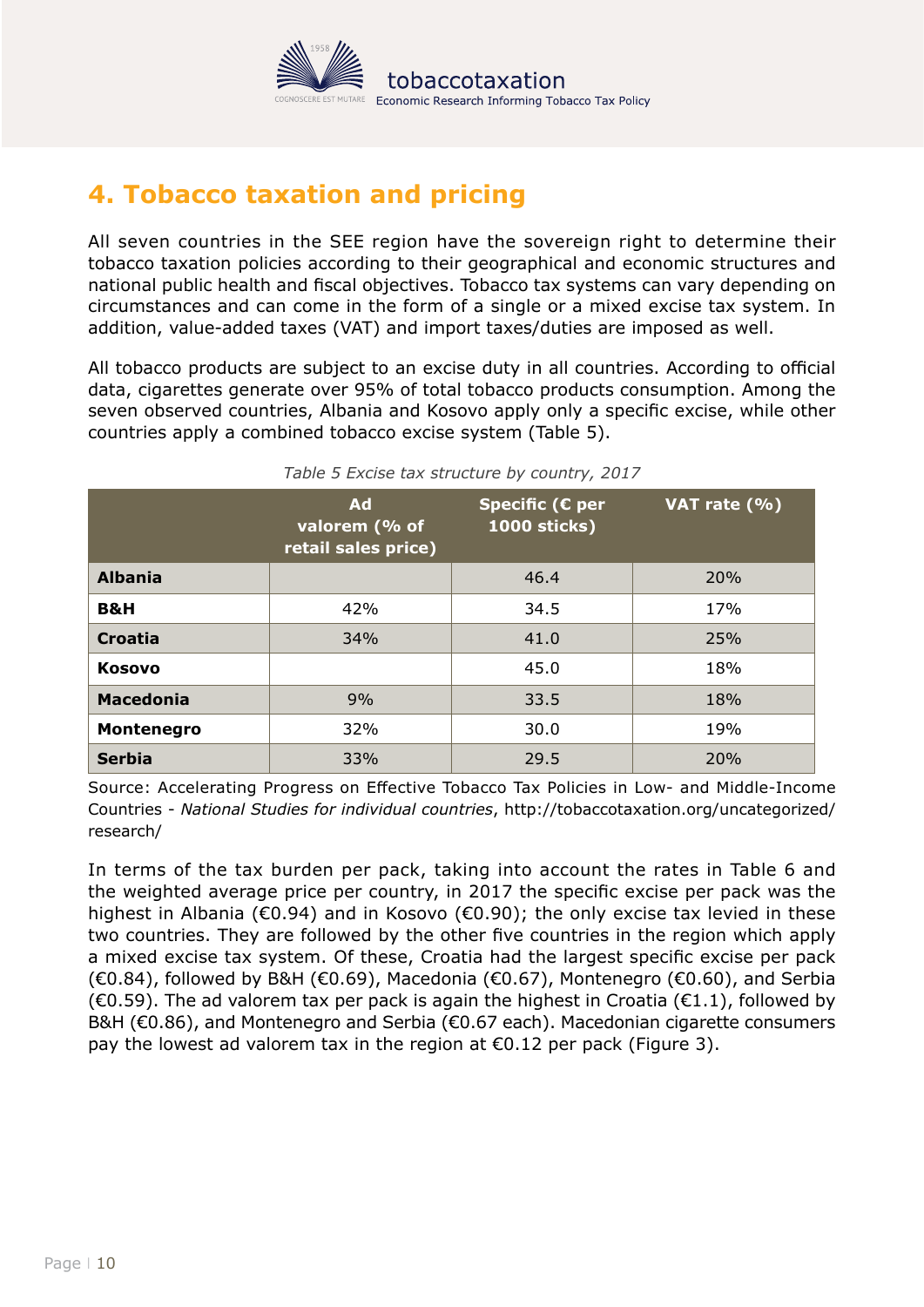

*Figure 3 Tax structure of weighted average cigarette price in SEE countries (per pack in €), 2017*

Middle-Income Countries - *National Studies for individual countries*, [http://](http://tobaccotaxation.org/uncategorized/research/) [tobaccotaxation.org/uncategorized/research/](http://tobaccotaxation.org/uncategorized/research/)

Note: Calculated using the average exchange rate as of November 19, 2018.

The share of excise tax in a weighted average price varies from 44.0% in Kosovo up to 75.7% in B&H, while the share of total tax in weighted average price ranges from 66.0% in Albania and Kosovo to 90.2% in B&H (Figure 4).



*Figure 4 Share of excise and total tax in weighted average price of cigarettes, 2018*

Source: Accelerating Progress on Effective Tobacco Tax Policies in Lowand Middle-Income Countries - *National Studies for individual countries*, <http://tobaccotaxation.org/uncategorized/research/>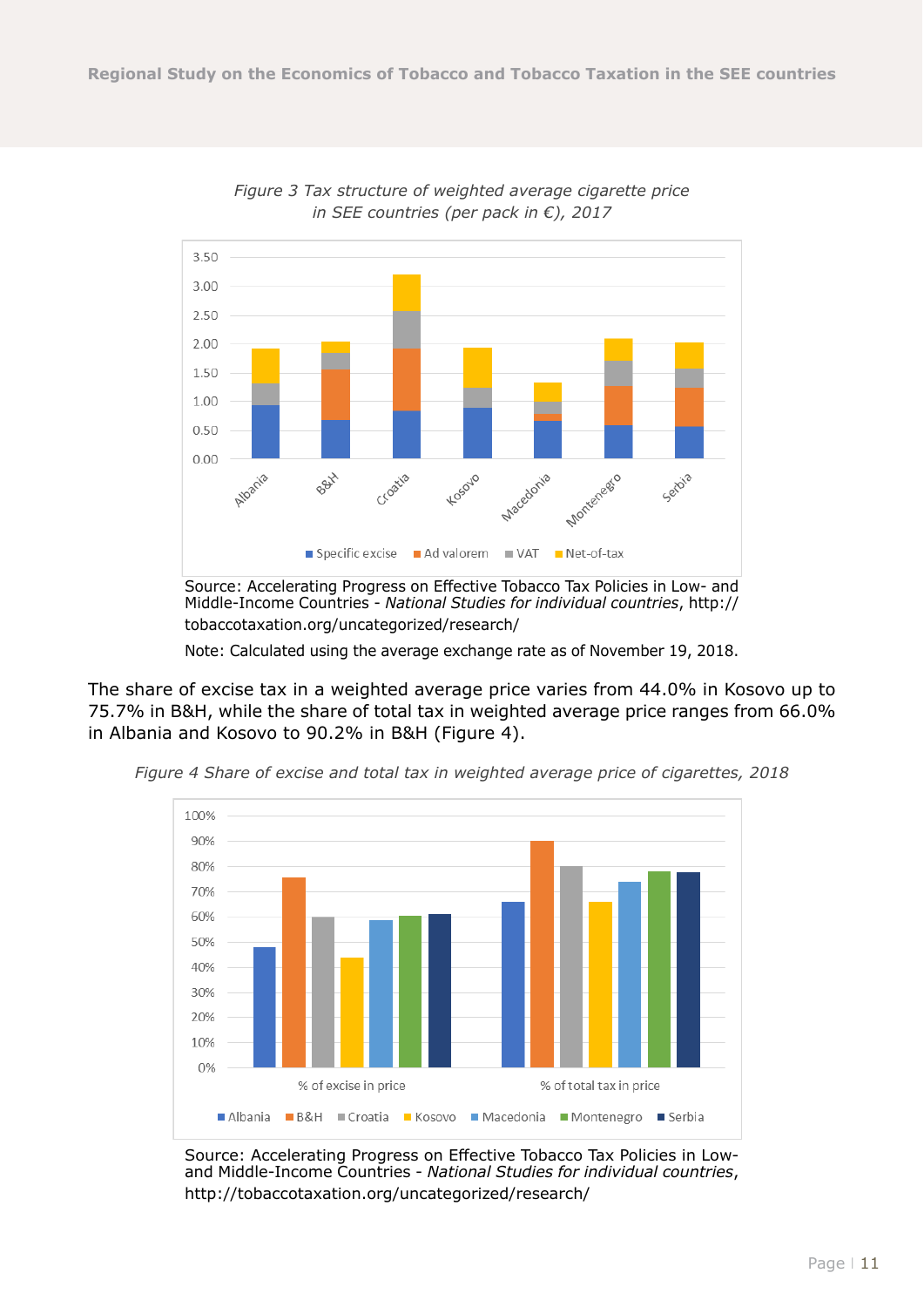

Excise tobacco tax revenues have been increasing in nominal terms in all countries. There is a difference in the pace of growth, with Montenegro having the slowest growth, whereas Macedonia has the fastest increasing trend (Figure 5).



*Figure 5 Tobacco excise tax revenues (in € mil.)*

Source: Accelerating Progress on Effective Tobacco Tax Policies in Low- and Middle-Income Countries - *National Studies for individual countries*, [http://tobaccotaxation.](http://tobaccotaxation.org/uncategorized/research/) [org/uncategorized/research/](http://tobaccotaxation.org/uncategorized/research/)

The price of cigarettes in the region vary significantly. Comparing the retail price of *Marlboro Red* by country, it ranges from €2.2 in Macedonia to €3.75 in Croatia. The cheapest brand of cigarettes in Macedonia is sold at a price of €0.97, while in Croatia smokers must spend €2.14 for a pack of the cheapest cigarette brand (Figure 6).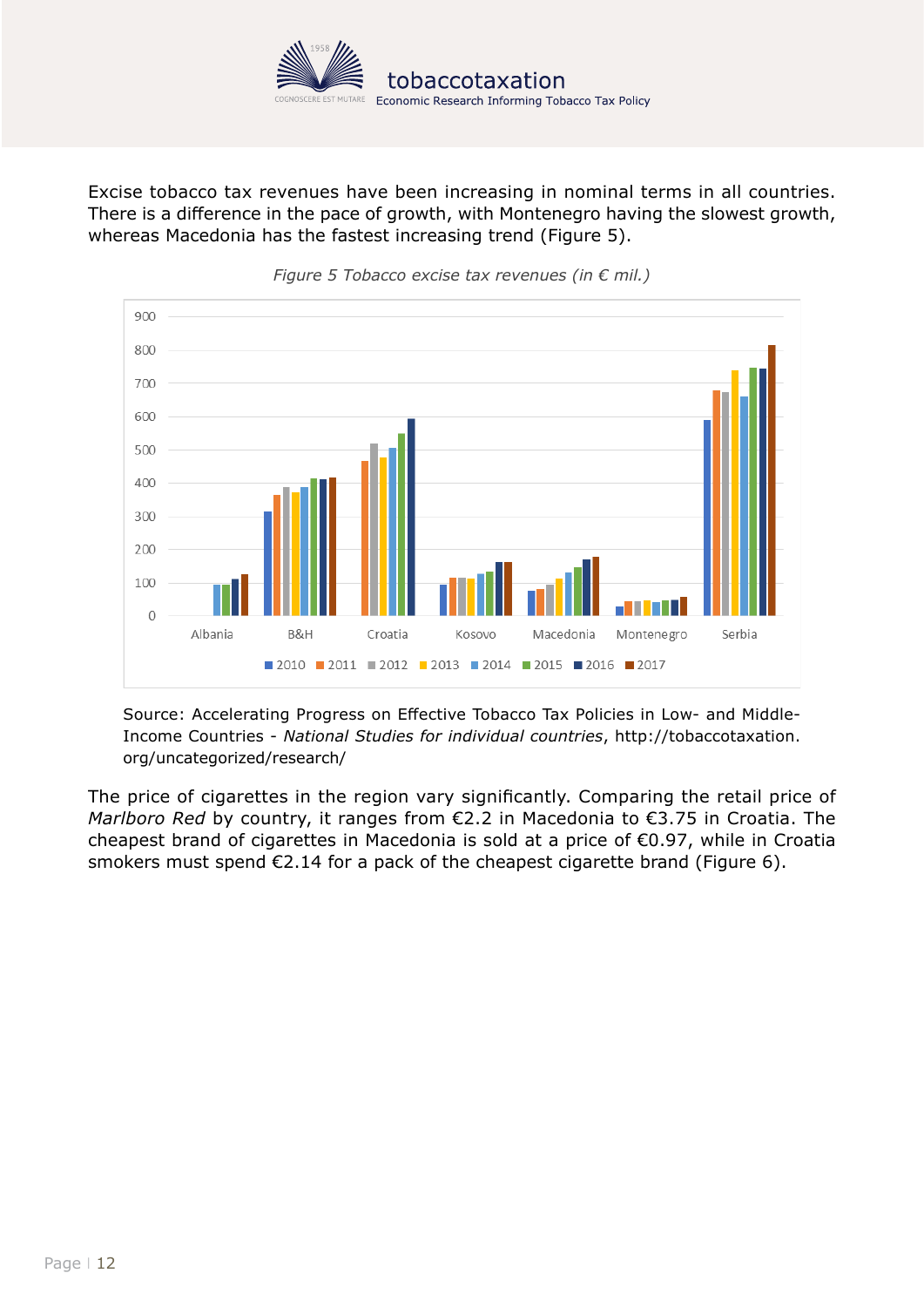

*Figure 6 Prices of the different types of cigarettes in the region*

*Source: Author's own calculation*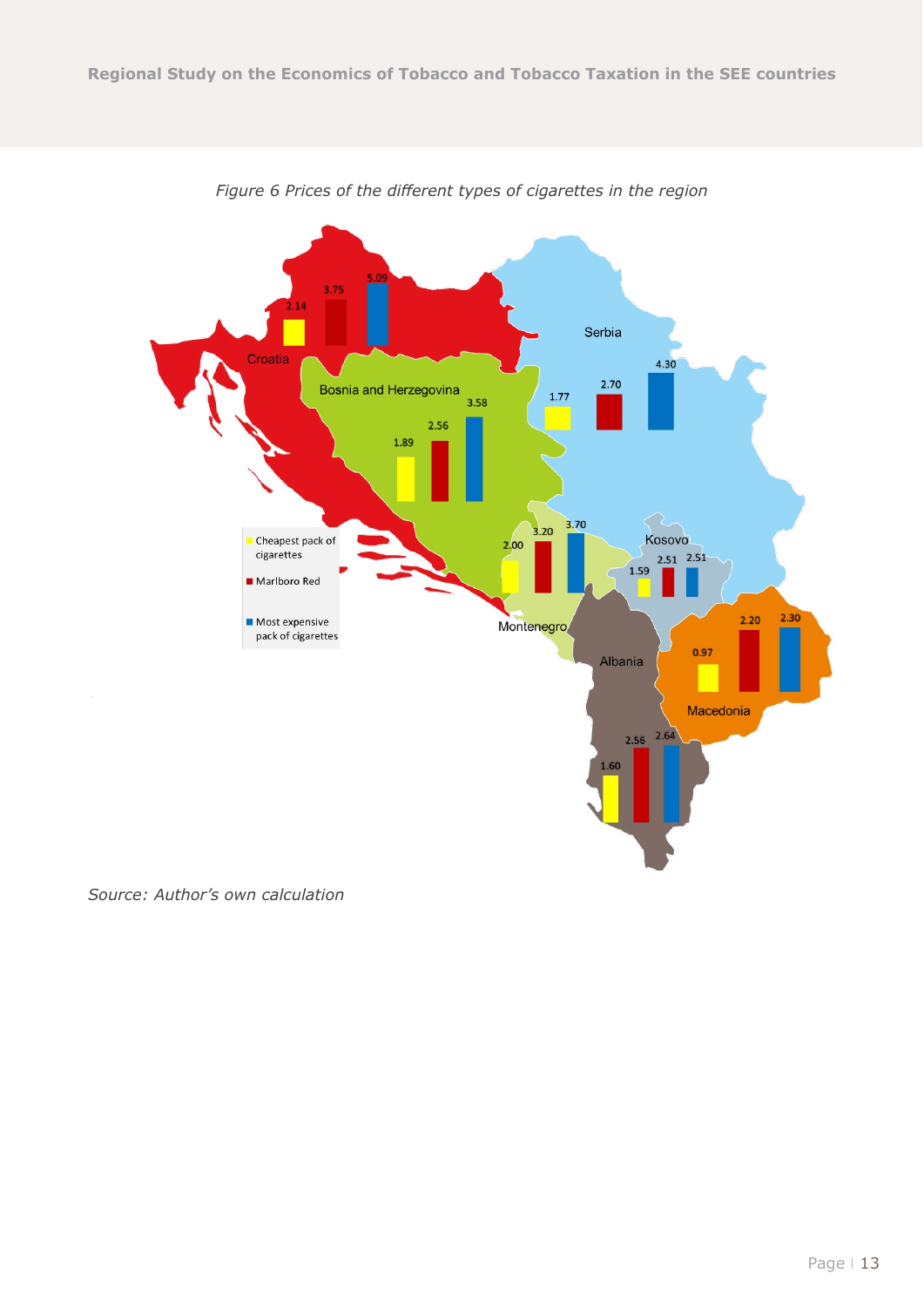

# <span id="page-13-0"></span>**5. The elasticity of tobacco products**

In order to estimate tobacco price elasticity, we apply two approaches. The first is based on the macro-level time series data, i.e. one measure of price and consumption (and other control variables) per observation period and price elasticity estimated via regression (cointegration) analysis. Comparable time-series estimates are available for the period between 2002 and 2016. An alternative approach is based on the use of microlevel data and has its theoretical foundation in consumer theory. For this estimation we use the HES data for years between 2012 and 2016, and the model proposed by Deaton (1988). In Table 6 we report country-level estimates of price elasticity for both models. As both models contain controls for income (or expenditure as proxy for income), we also report income elasticity for both models.

|                        |                     | <b>Time-series data model</b> |                     | Individual data model <sup>2</sup>           |
|------------------------|---------------------|-------------------------------|---------------------|----------------------------------------------|
| <b>Country</b>         | Price<br>elasticity | Income<br>elasticity          | Price<br>elasticity | Income<br><i>(expenditure)</i><br>elasticity |
| <b>Albania</b>         | $-0.78$             | 0.03                          | $-0.57$             | 0.24                                         |
| <b>B&amp;H</b>         | $-0.83$             | 0.25                          | $-0.65$             | 0.50                                         |
| Croatia                | $-0.44$             | $-0.92$                       | $-1.07$             | 0.91                                         |
| <b>Kosovo</b>          | $-0.68$             | 0.17                          | $-0.29$             | 0.24                                         |
| Macedonia <sup>3</sup> | $-0.47$             | $-0.16$                       | n/a                 | n/a                                          |
| <b>Montenegro</b>      | $-0.68$             | $-1.37$                       | $-0.57$             | 0.27                                         |
| <b>Serbia</b>          | $-0.76$             | 0.33                          | $-0.45$             | 0.53                                         |

<span id="page-13-1"></span>*Table 6 Price and income elasticities of cigarette quantity demanded in SEE1*

*Source: http://tobaccotaxation.org/uncategorized/research/*

<sup>1</sup> Numbers represent % decrease in consumption as a result of 1% increase in price and income, respectively.

<sup>2</sup> Analysis on the individual (HES) data in Croatia uses data for all households, including tobacco-spenders and non-spenders, while in other countries only the households who reported the positive spending on tobacco were included in the analysis.

<sup>3</sup> HES data in Macedonia was not available, so only the analysis using the time-series data was conducted.

Estimated price elasticity for all seven countries using all the models is negative and statistically significant. According to time-series analysis conducted by national teams, price elasticity for cigarettes is estimated in a range between -0.44 in Croatia and -0.83 in B&H. These values correspond to research conducted in other low- and middle-income countries. According to the analysis conducted by the national teams using the HES data, price elasticity for cigarettes is in a range between -0.29 in Kosovo and -1.07 in Croatia. For all countries except Croatia, estimates obtained based on the individual-level data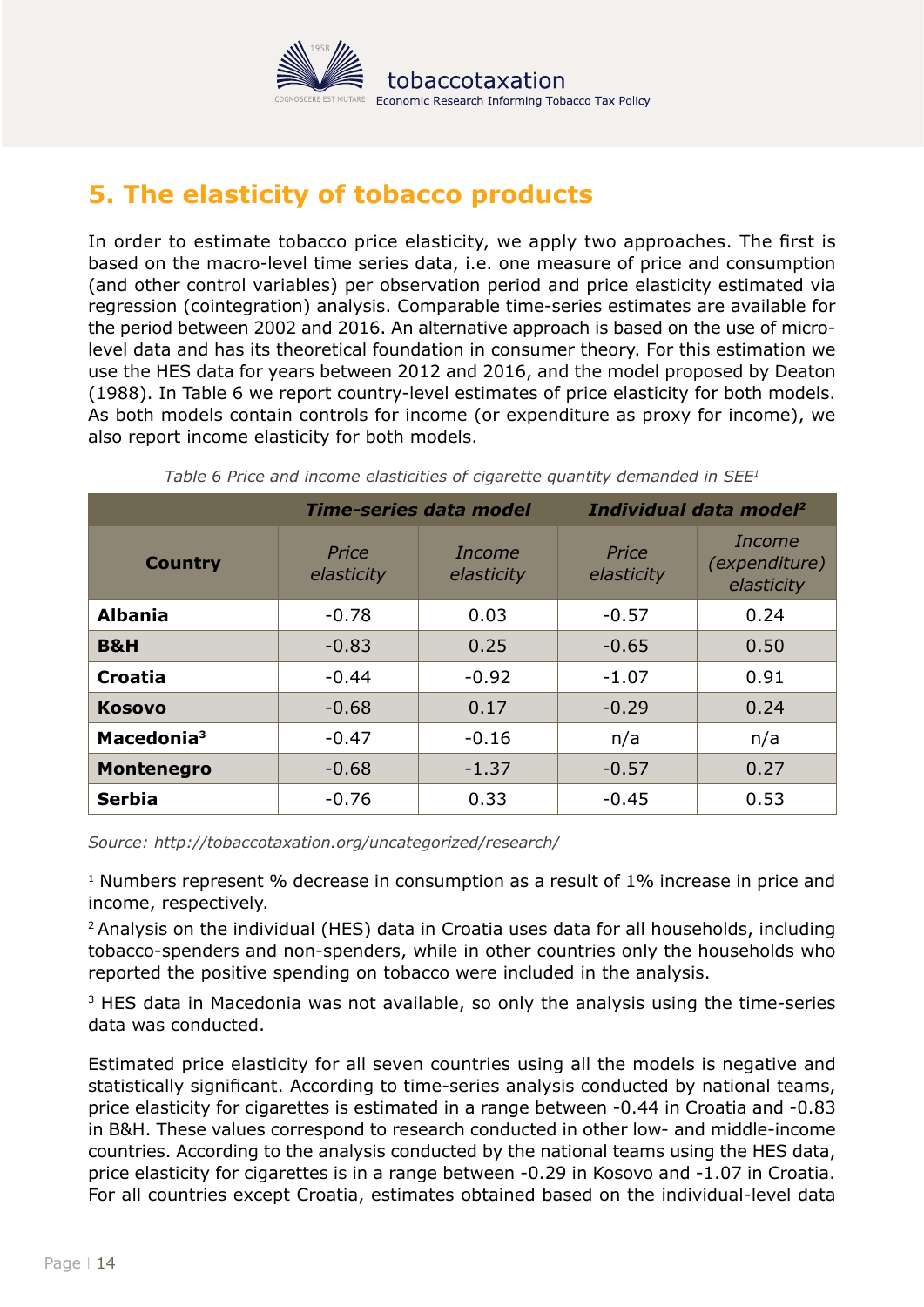are slightly lower than the estimates from the aggregate (time-series) data, which is not surprising given only the households who reported positive spending on tobacco were included in their analysis. Negative price elasticities in all seven countries suggest that increasing the price of cigarettes through higher excise taxes would decrease smoking prevalence in all seven countries in the SEE region.

Since both models for the estimation of price elasticity also include a control for income (or total household expenditure, which is a proxy for income in the HES data analysis) it was also possible to estimate the income elasticity of quantity demand. In Albania, B&H, Kosovo, and Serbia, the estimated income elasticities are positive, suggesting that an increase in GDP per capita would result in an increase in tobacco consumption [\(Table](#page-13-1)  [7\)](#page-13-1). Income elasticity is negative in Croatia, Macedonia, and Montenegro, which can be attributed to increased awareness and appreciation of the health risks of smoking among those in higher income groups. However, in interpreting these results one should keep in mind that the length of time-series was too short to obtain, with confidence, efficient and robust estimates. On the other hand, the estimated expenditure (income) elasticities based on the HES data provided seem to be consistent and more reliable. They range from 0.24 in Albania and Kosovo to 0.91 in Croatia, and suggest that an increase in disposable income, all other things being equal, results in growth of tobacco consumption as tobacco becomes more affordable.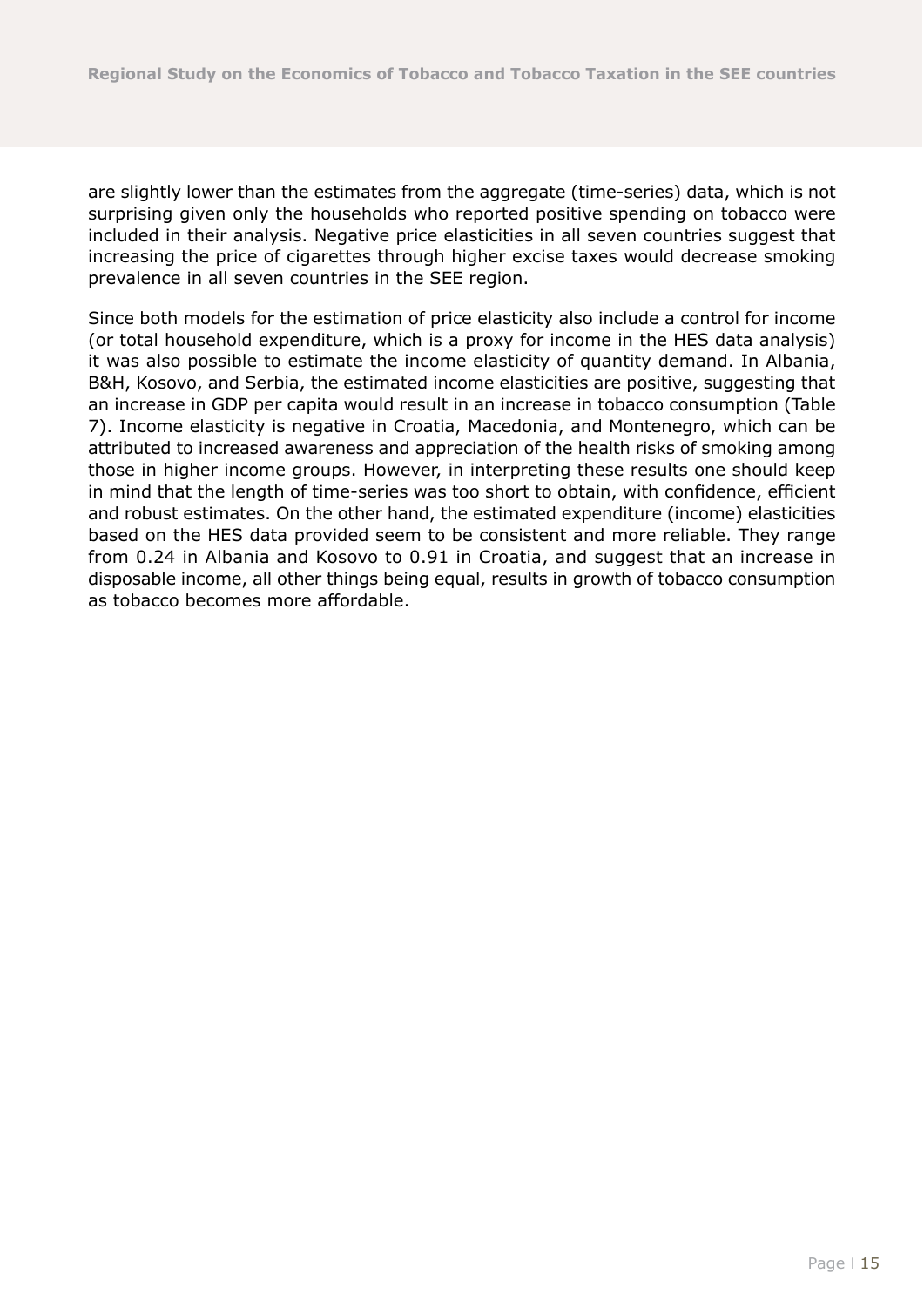

## <span id="page-15-0"></span>**6. Key findings and recommendations**

This report covers a total population of 22 million inhabitants with an average GDP of €5,850 per capita. All countries except Croatia (which is an EU member state) are EU candidate countries. Inflation in the region is low, being below 3%. All countries record stable real GDP growth averaging 3%. Average wages are in the range of  $\epsilon$ 360 -  $\epsilon$ 500, except for Croatia with over  $E1,000$ . Unemployment levels are on average around 18%.

Across the SEE region, there are similar trends in the overall policy environment, including the strong influence of industry as well as considerable lack of progress in tobacco control. However, some country specificities exist. Albania does not have tobacco product manufacturing. B&H has the highest share of tax in retail prices. Retail prices of cigarettes in Croatia are the highest in the region while Macedonia has the lowest. Montenegro has the highest prevalence rate, and Serbia has the highest level of production and export of cigarettes in the region and could be considered a production hub.

Smoking prevalence is high in all countries except Kosovo but is decreasing over time. Tobacco control policies are applied in all countries, especially bans on advertising, on smoking in public areas, and on sales of tobacco to minors. Tobacco taxation policies in all countries are converging to the EU requirements, except for Croatia where the total excise just slightly exceeds the EU directive of €90 per 1000 cigarettes. Combined excise taxation systems are not present; only Albania and Kosovo apply specific excises. All over the region, tobacco excise revenues are steadily growing. The share of total tax is above 60% in all countries. At the same time, retail prices are significantly different across the region. For comparison, the retail price of Marlboro ranges from €2.2 in Macedonia to €3.75 in Croatia. This results in different amounts of total tax per pack.

Price elasticity estimates for the low- and middle-income countries based on time-series data , range from -0.44 (Croatia) to -0.83 (B&H), and, based on the HES data analysis, range from -0.45 (Serbia) to -0.65 (B&H). Income elasticity estimates based on the HES data, ranging from 0.24 to 0.91, suggest that a significant price increase through higher taxes and regular adjustment in excise rates is necessary to reduce the affordability of tobacco products; that is, to offset the impact of growth in disposable income on tobacco consumption. In Bosnia, Croatia, Kosovo, and Serbia, the absolute values of estimated price and expenditure elasticities are very similar, suggesting that tobacco prices should increase at a higher rate than growth in disposable income to have an impact in reduced consumption.

Regarding the conducted analysis of current trends in the tobacco market, local policy environments, and obtained elasticity estimation, several recommendations could be formulated aimed at improving the current policy approach to tobacco taxation in the SEE region:

First, based on the trends in tobacco consumption and prevalence over the last decade, it could be observed that both have slightly decreased as a result of an increase in taxes, while fiscal revenues have increased. However, the impact of taxes has been, to a certain extent, offset by other demand determinants, primarily powerful marketing of the tobacco industry, as well as increases in income. Global economic crises and fiscal consolidation measures resulted in relatively stable income over the last period. An expected rise in income in the following years might influence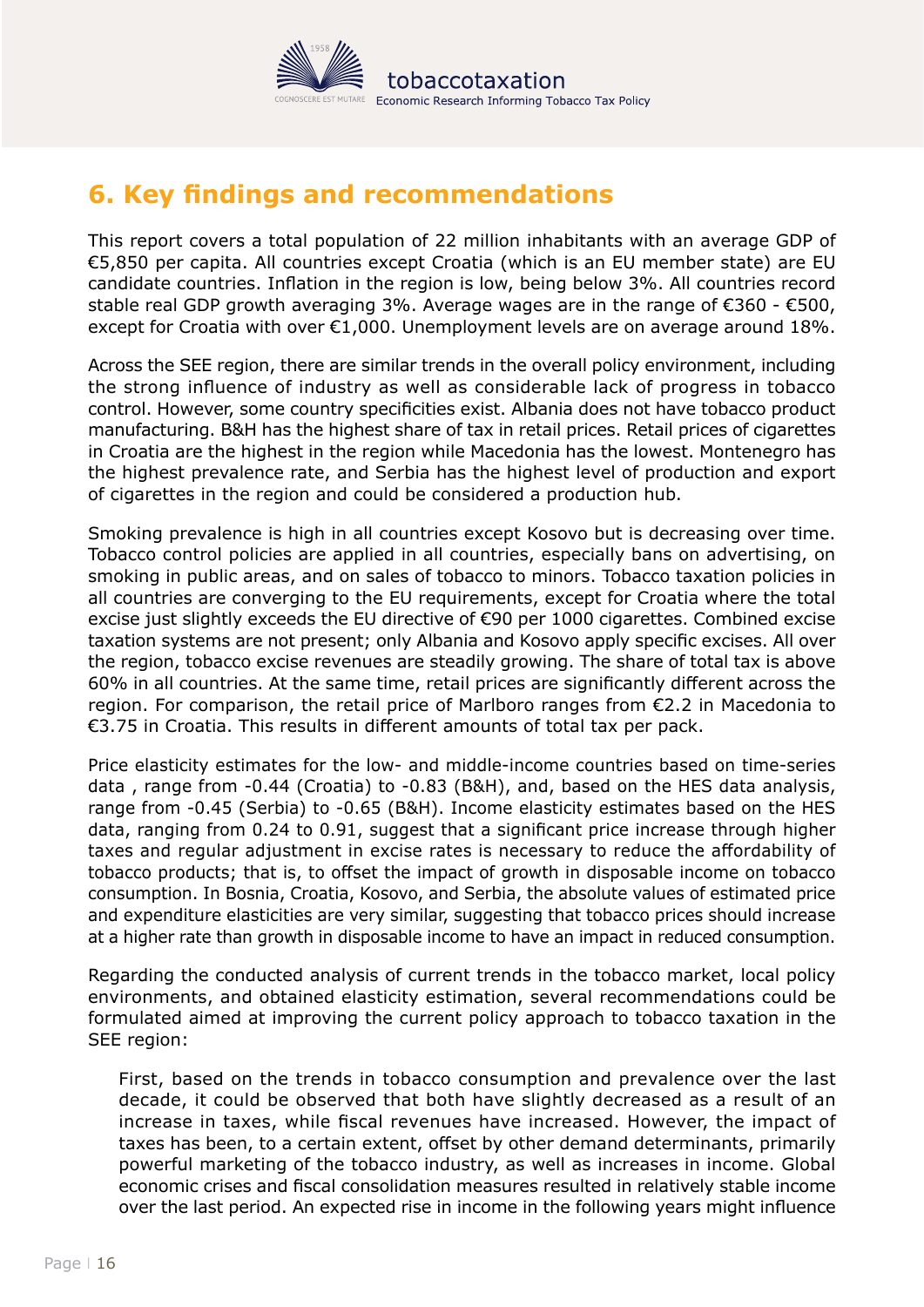affordability, undermining the results of tax policy reform. Therefore, we recommend a much more significant increase in taxes (and therefore, prices) to reduce affordability and achieve the desired positive effects of lower consumption.

Second, effective tax reform should take into account the potential for downward substitution to cheaper tobacco products which could offset the impact of a tax increase on consumption. This calls for a simplification of the tax system, with a limited number of tax rates and a reduced price difference between the most expensive and cheapest brands.

Third, in addition to tax simplification, increased substitution of cheaper products could come from a potential ability to purchase products across the border, should tobacco taxes be lower and tobacco products be cheaper in neighboring countries. Regional coordination of the national tax authorities and tax harmonization aimed at reducing the difference in prices between countries is required to limit the space for cross-border transactions and the potential for tax evasion and avoidance.

Fourth, newly generated fiscal revenues from higher taxes would open a significant fiscal space for development spending, such as for education, infrastructure, and overall healthcare. Favorable fiscal effects resulting from an inelastic demand for tobacco products, amounting to tens of millions of euros depending on the country observed, represent a unique opportunity for policymakers to conduct structural reforms in different sectors and improve the quality of public services, particularly in the health system.

Fifth, policymakers need to apply an evidence-based approach to designing policy, especially when facing potential traps and obstacles typical of tax/price increase reform processes. This mainly refers to the arguments, largely supported by the industry, that an increase of prices would encourage illicit trade, reduce fiscal revenues, and result in job losses. The evidence from numerous independent research studies conducted worldwide does not support any of these arguments. To the contrary, the evidence shows that an increase in tobacco taxes does not result in an increase in illicit trade or in lower economic activity. In addition, it does not lead to a net job loss as the rise of other economic sectors will more than offset potentially negative labor market effects of reduced tobacco consumption. Moreover, the global research provides strong evidence on the positive impact of increased tobacco taxes on government revenues. Credible fiscal policy should take into account all the potential effects of a policy change, including effects on increased labor productivity, healthcare, development of other economic sectors, etc.

Finally, contrary to the industry argument that higher tobacco taxes would lead to increased illicit trade, the major factors influencing the illicit trade in a country are tobacco industry participation, level of organized crime, corruption, efficiency of tax administration, probability of being caught, and penalty rates. It is therefore crucial to strengthen tax administration in the region and regional cooperation between countries to limit and control illicit tobacco trade. Tobacco taxation reform should be largely considered a regional issue requiring joint strategy, exchange of information, and experience.